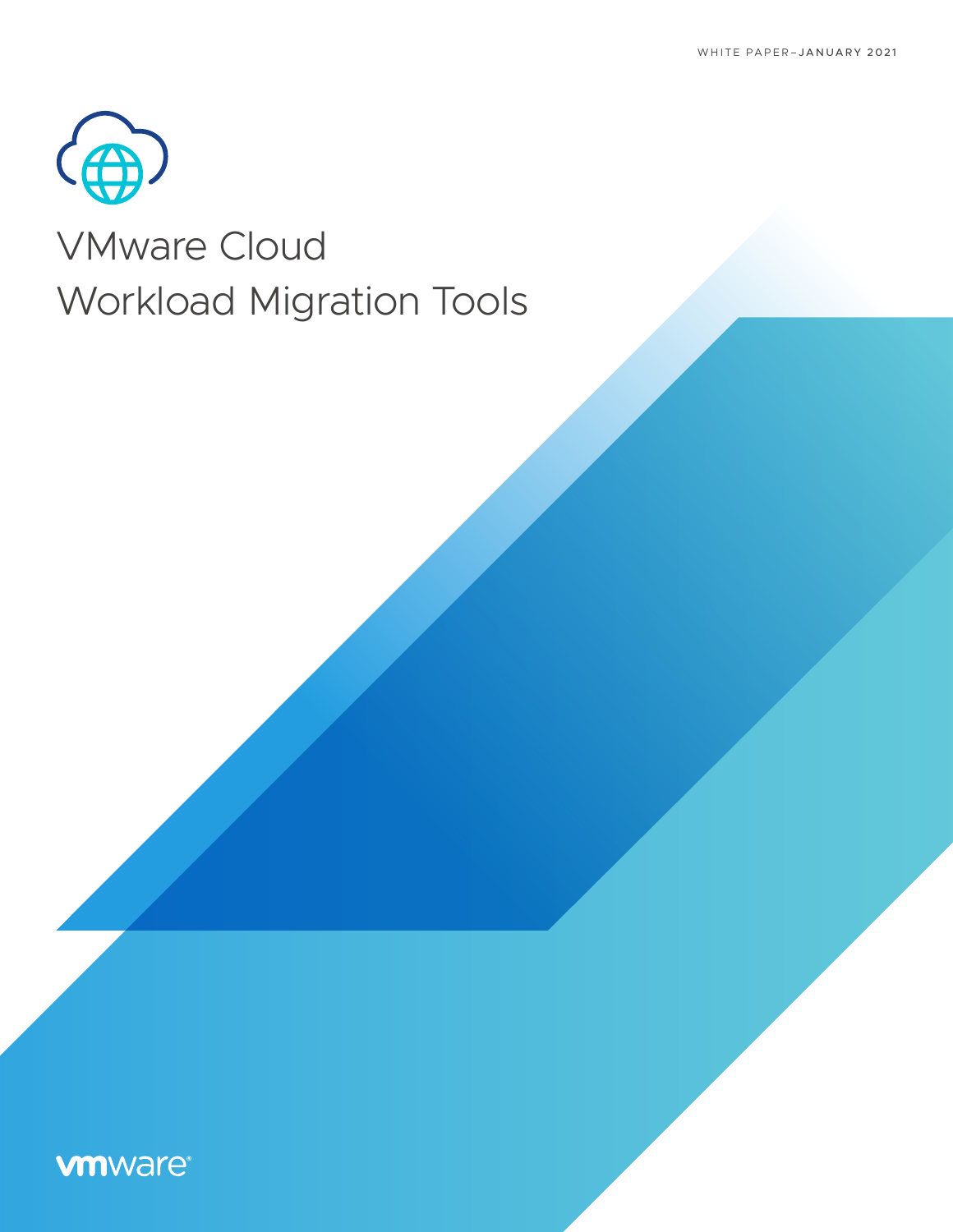#### Table of Contents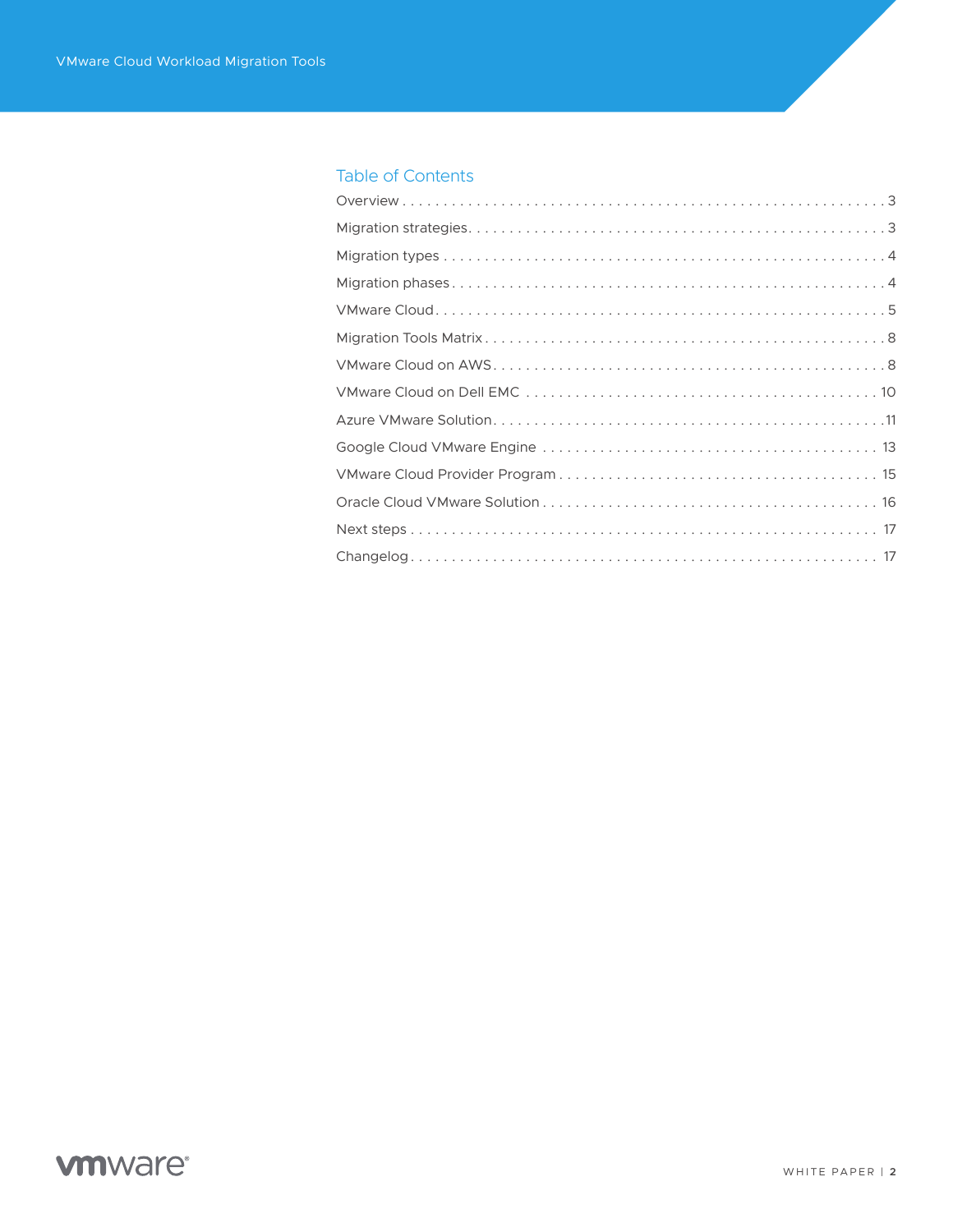#### <span id="page-2-0"></span>MIGRATION PLANNING RESOURCES

*[VMware Cloud Launch Pad](https://vmc.vmware.com/solutions/migration/journey)*

*[vRealize Cloud Universal](https://cloud.vmware.com/vrealize-cloud-universal)*

*[vRealize Operations Cloud](https://cloud.vmware.com/vrealize-operations-cloud)*

*[vRealize Network Insight Cloud](https://cloud.vmware.com/network-insight-cloud)*

# **Refactor Re-platform Rehost Repurchase Relocate Retain Retire** Increasing migration complexity

Figure 1: Common migration strategies

#### **Overview**

This paper provides an overview of the different migration strategies and migration tools that can be used to migrate workloads to a given VMware Cloud™ SDDC. These migration tools span from native offerings from VMware to 3rd party solutions that enable workload relocation to cloud native rehosting based on your business and application needs. Each migration tool is accompanied by a specific migration strategy, migration type(s), and some additional commentary.

This document does not reflect the endorsement or support for any specific 3rd party solution used for workload migration to a VMware Cloud SDDC. The solutions listed in this document reflects the most commonly used tools by VMware customers and field and does not include the exhaustive list of 3rd party solutions that is supported on VMware Cloud.

For any feedback, suggestions, or corrections, please send an email to: *[vmwcloudmigration@vmware.com](mailto:vmwcloudmigration%40vmware.com?subject=)*.

#### Migration strategies

Before starting a migration project, it is important to understand the different migration options available to you. The types of migration options used will depend largely on your organization's goals, timelines, and workloads. For example, you may choose to modernize a select set of applications that fundamentally differentiate your business. You might also want to reduce your on-premises datacenter footprint both from a cost and operational standpoint.

In this case, it is common to relocate your traditional workloads to the public cloud first initially. Once that has been completed, your organization will choose to refactor specific workloads and/or create new workloads that can also take advantage of cloud native services from a given cloud provider.

Below are the seven common migration strategies which are commonly referenced from *[Amazon's 7 Rs: The seven common migration strategies for moving applications to the](https://docs.aws.amazon.com/prescriptive-guidance/latest/migration-retiring-applications/migration-retiring-applications.pdf)  [cloud](https://docs.aws.amazon.com/prescriptive-guidance/latest/migration-retiring-applications/migration-retiring-applications.pdf)*.

- 1. Refactoring involves changing the application at the source code level. Typically applications are re-written to take advantage of cloud micro-services architecture and to incorporate new services such as IoT, machine learning, and others.
- 2. Re-platforming involves changing the operating system such as going from Windows to Linux, changing the application middleware such as going from self-managed Database to cloud provider managed Database
- 3. Repurchasing involves drop and shop (e.g., Moving away from perpetual license model to a SaaS model)
- 4. Rehosting involves a change in the hypervisor. (e.g., migrate applications from one virtualized environment to another)
- 5. Relocating involves determining networking configuration and moving applications without changing the underlying hypervisor or applications at source code level (e.g., migrate VMs from one virtualized environment to another without requiring changes
- 6. Retaining means leaving workloads in on-premises environment
- 7. Retiring means decommissioning workloads

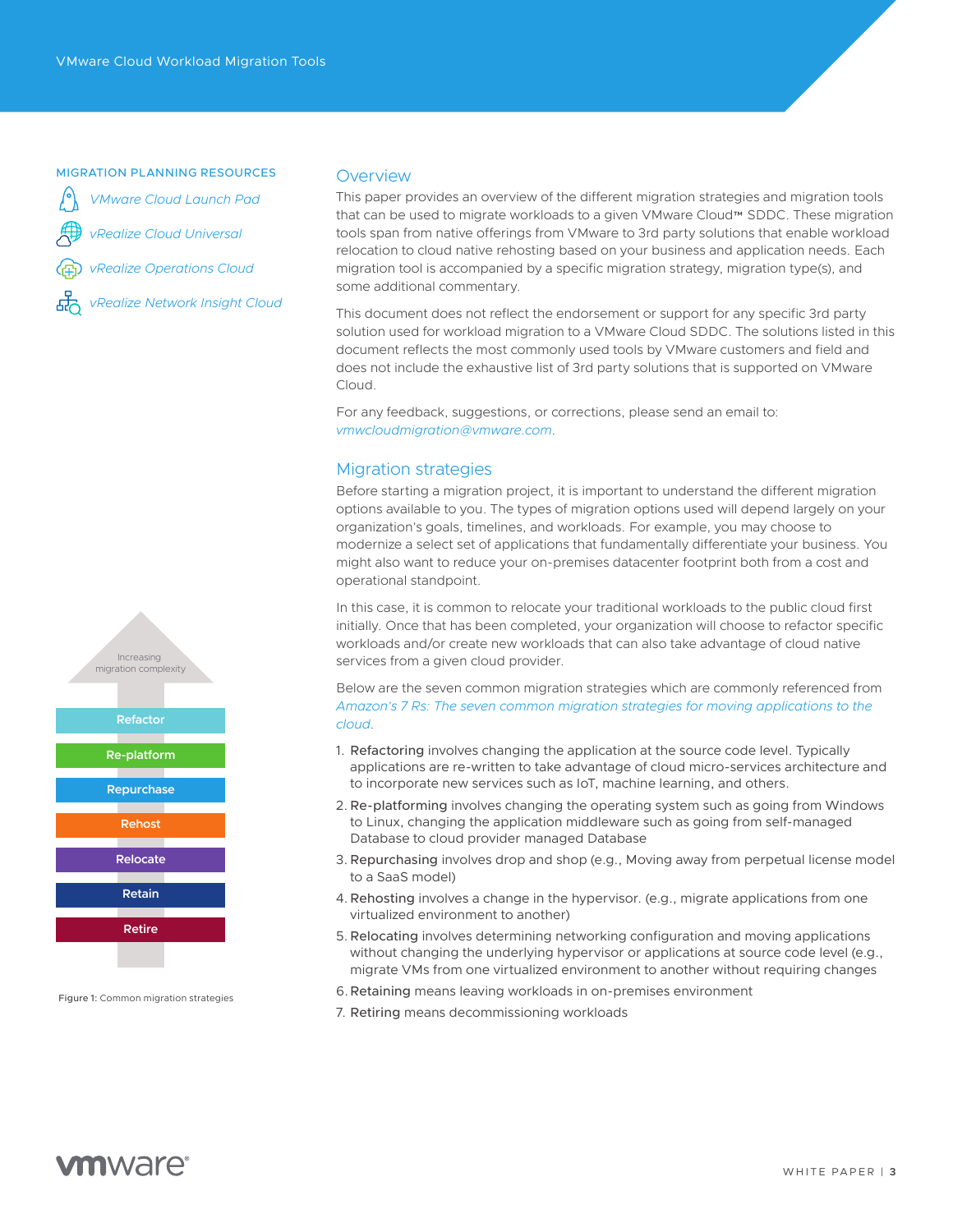#### <span id="page-3-0"></span>Migration types

After selecting the specific migration strategy, which may differ from workload to workload, it is also critical to understand the different types of migrations and choose the one that best fits the needs of your business. For example, you may have a Dev/Test workload, which can afford downtime during the evenings, a production workload that cannot afford any downtime, and a staging workload which can have minimal downtime when scheduled. From a migration execution standpoint, you would then select three different migration types as mentioned below for each of the respective workloads, maximizing the speed at which you can migrate the workloads and maintaining the application service level agreements (SLA).

#### Hot

A Hot migration is referred to as a live migration and is the most familiar to VMware administrators. It is a staged migration where the virtual machine stays powered on during the initial full synchronization and the subsequent delta sync, using the VMware vSphere® vMotion® feature.

#### Warm

A Warm Migration is a virtual machine that is actively running while it is being replicated to ensure minimal downtime. After the migration completes, you either start a manual or automated cutover to make the replicated virtual machine available on the cloud provider. Cutover is a process of powering on the virtual machines at the cloud provider site after the warm migration gets completed. This cutover operation includes a final sync and import of the migrated VM into a destination VMware Cloud SDDC.

#### Cold

A Cold Migration is a virtual machine that is in a powered-off state before starting the migration. Exporting and Importing virtual machine images is another form of cold migration.

#### Migration phases

Proper planning is critical before starting your migration journey. To ensure that an organization is successful, VMware has defined the following four phases to help our customers track the lifecycle of their workload migrations. These guiding principles have been used with some of our largest VMware Cloud customers to achieve their goals in an efficient, secure, and cost-effective manner.

#### Plan

In the Plan stage, you will learn about the various VMware Cloud platforms, assess the size of your on-premises workloads and determine the networking, security and other resources required to support those workloads. This information will help you determine the size and configuration of your VMware Cloud SDDC. Planning is a very important stage that creates the foundation for your migration.

#### Build

In the Build stage, you will build your VMware Cloud SDDC infrastructure based on the needs you determined in the Plan phase. You will create a cloud SDDC and configure it to be ready to run your workloads.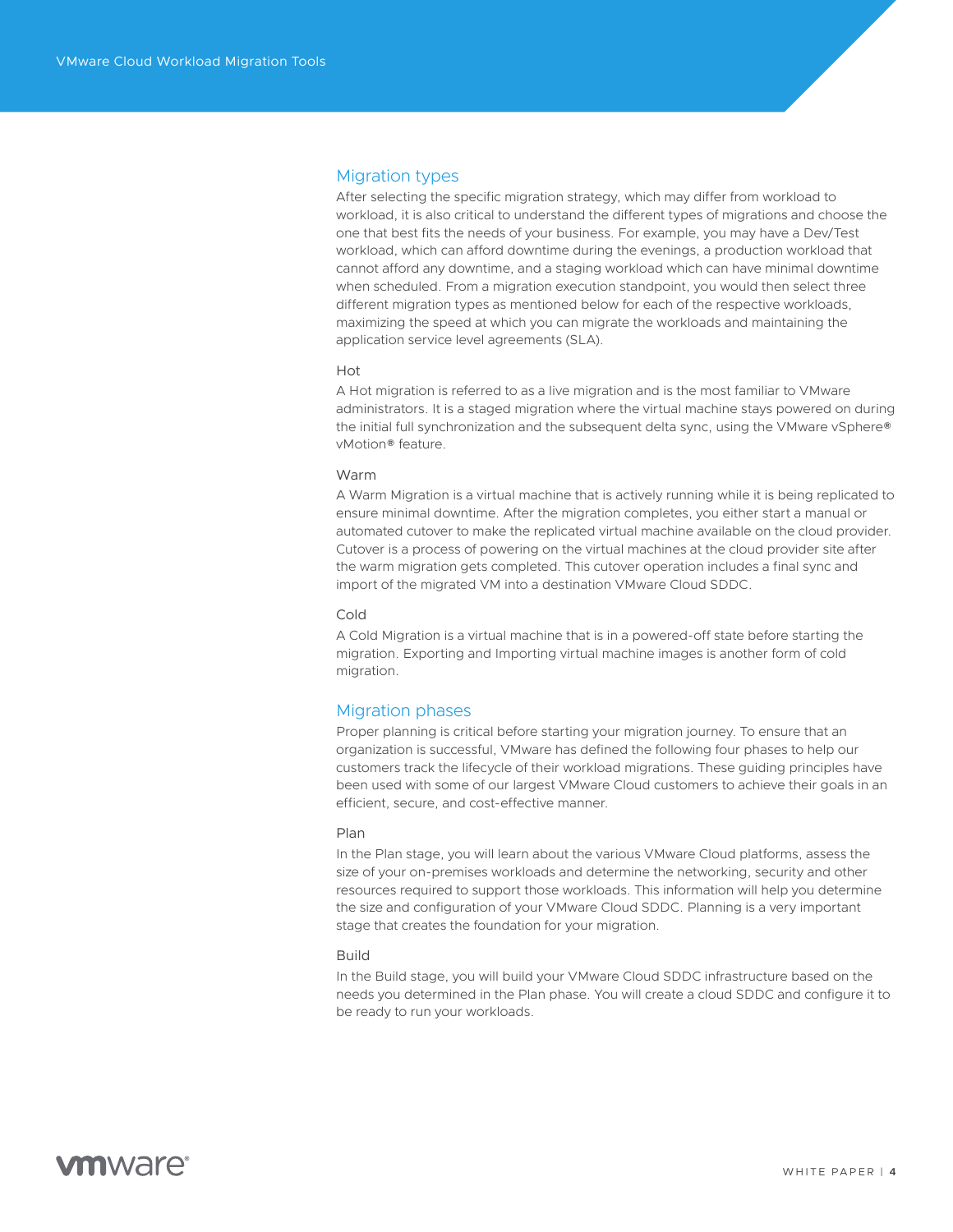#### <span id="page-4-0"></span>Migrate

In the Migrate stage, you will configure VMware HCX and establish a tunnel that you will use to migrate your workloads. You will also test the results of the migration with application users. At the end of this stage, you will have successfully migrated virtual machines from your on-premises data center to the desired VMware Cloud SDDC.

#### Operate

In the Operate stage, you will adjust the approach for ongoing management and operations in the cloud post migration. You will develop a plan and guidelines for monitoring, licensing, security, logging, backups, disaster recovery, performance, etc. leveraging tools such as the VMware vRealize® Suite.

#### VMware Cloud

VMware Cloud delivers a modern multi-cloud platform that provides unified infrastructure, unified management and operations and unified cloud services in order to help customers build and deploy modern applications, from the data center to multiple cloud and edge environments. It enables the ability to build, run, manage, connect, and protect any application on any cloud. Customers can choose the best cloud or clouds, whether private, public, or hybrid, for their applications without re-architecting and maintaining the highest level of consistency for infrastructure, operations, and experience.

With unified infrastructure, VMware Cloud provides industry's best compute (vSphere), storage (VMware vSAN™), and networking (VMware NSX®), integrated through VMware Cloud Foundation™, across any public cloud or private cloud hardware. Due to consistent infrastructure, customers can migrate workloads seamlessly between environments and ensure that all data and applications remain secure and protected in any cloud. With unified management and operations, VMware Cloud delivers self-service, automation and governance, performance, troubleshooting, capacity and cost analysis services that help customers accelerate innovation, gain efficiency, improve control and mitigate risks. And finally, with unified cloud services, VMware Cloud delivers support for migration services, disaster recovery solutions, 300+ ISV ecosystem solutions and advanced native cloud services from individual cloud providers.

VMware Cloud solutions span multiple hyperscale public cloud providers including Microsoft Azure, Google Cloud, IBM Cloud, Oracle Cloud and Alibaba Cloud as well as our partnership with Dell Technologies Cloud and VMware Cloud on AWS - VMware's preferred public cloud partner for all vSphere-based workloads. Apart from the large hyperscaler cloud partners, VMware Cloud offerings are available through our network of 4,300+ VMware Cloud Providers, including over 230 *[VMware Cloud Verified](https://cloud.vmware.com/providers/vmware-cloud-verified)* partners. *[Learn more about VMware Cloud.](https://cloud.vmware.com/)*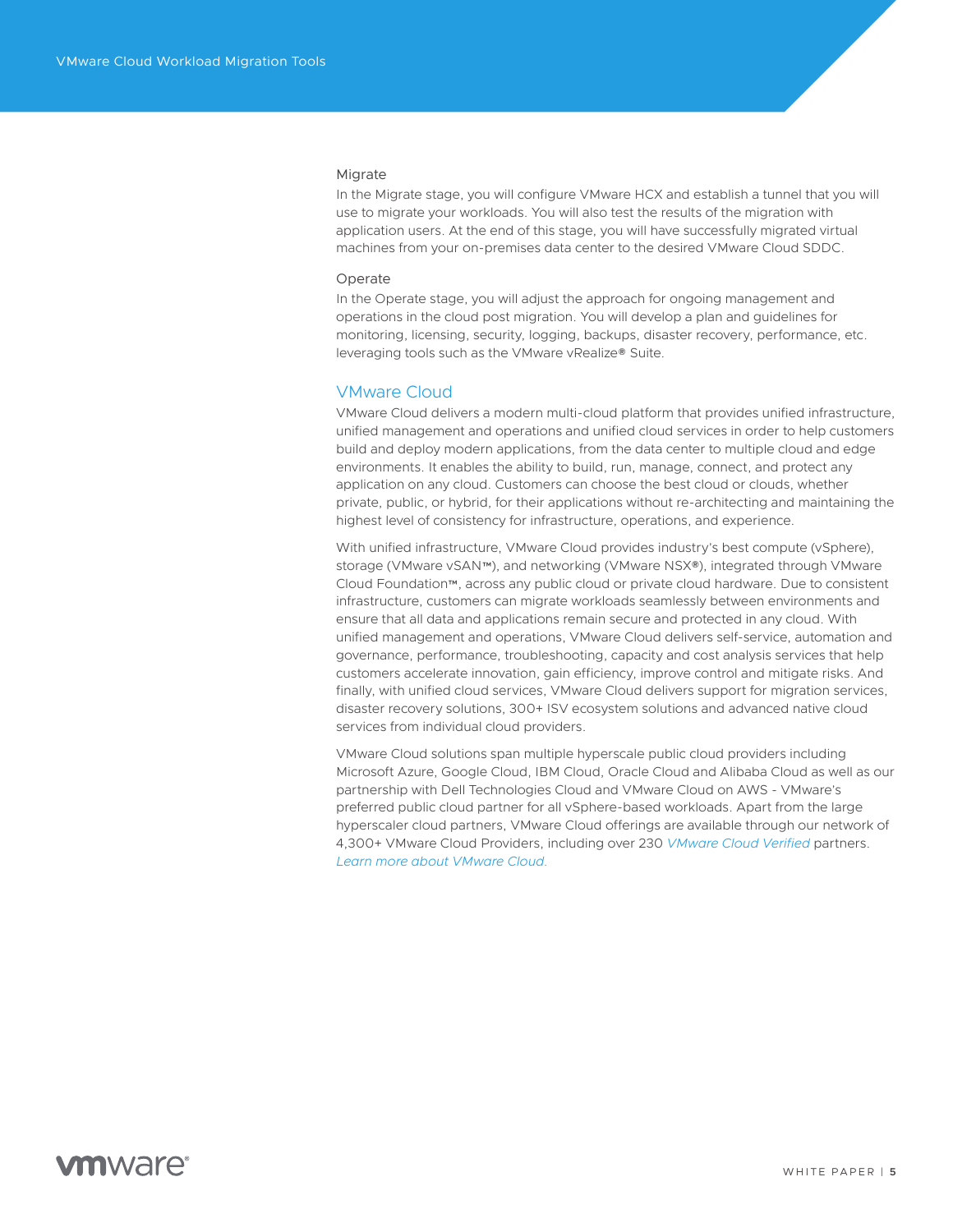#### **VMWARE CLOUD ON AWS RESOURCES**

*[VMware Cloud on AWS: Cloud](https://assets.contentstack.io/v3/assets/blt58b49a8a0e43b5ff/bltce8894697b775284/5ee2bc18fa278502ac00ddaf/VMware_Cloud_on_AWS_Cloud_Migration_Solution_Brief.pdf)  [Migration Solution Brief](https://assets.contentstack.io/v3/assets/blt58b49a8a0e43b5ff/bltce8894697b775284/5ee2bc18fa278502ac00ddaf/VMware_Cloud_on_AWS_Cloud_Migration_Solution_Brief.pdf)*

*[Blog: Cloud Migration with VMware](https://cloud.vmware.com/community/2019/03/27/vmware-cloud-aws-get-basics-right-part-2-cloud-migration/)  [Cloud on AWS](https://cloud.vmware.com/community/2019/03/27/vmware-cloud-aws-get-basics-right-part-2-cloud-migration/)*

*[Pathfinder: Step by step guide on Cloud](https://pathfinder.vmware.com/path/cloud_migration_with_vmware_cloud_on_aws)  [Migration with VMware Cloud on AWS](https://pathfinder.vmware.com/path/cloud_migration_with_vmware_cloud_on_aws)*

*[Zenrin DataCom case study](https://assets.contentstack.io/v3/assets/blt58b49a8a0e43b5ff/blt263fe2b42fae73a9/5e8e5d625a734429ba9269f0/Zenrin_DataCom_CaseStudy.pdf)*

#### **VMWARE CLOUD ON DELL EMC RESOURCES**

*[Detailed Overview and Walk Through of](https://www.vmware.com/content/dam/digitalmarketing/vmware/en/pdf/products/vmware-vmc-on-dell-emc-walkthrough.pdf)  [the VMware Cloud on Dell EMC Service](https://www.vmware.com/content/dam/digitalmarketing/vmware/en/pdf/products/vmware-vmc-on-dell-emc-walkthrough.pdf)*

*[VMware Cloud on Dell EMC Technical](https://www.vmware.com/content/dam/digitalmarketing/vmware/en/pdf/products/vmware-cloud-dell-emc-technical-white-paper.pdf)  [Whitepaper](https://www.vmware.com/content/dam/digitalmarketing/vmware/en/pdf/products/vmware-cloud-dell-emc-technical-white-paper.pdf)*

#### **AZURE VMWARE SOLUTION RESOURCES**

*[Azure VMware Solution Top Q&A](https://www.vmware.com/content/dam/digitalmarketing/vmware/en/pdf/partners/vmw-faq-temp.pdf)*

*[Overview of Azure VMware Solution](https://emadyounis.com/overview-of-azure-vmware-solution-next-evolution/)  [Next Evolution](https://emadyounis.com/overview-of-azure-vmware-solution-next-evolution/)*



Figure 2: VMware Cloud platform

## VMware Cloud" on AWS

*[VMware Cloud on AWS](https://cloud.vmware.com/vmc-aws)* brings VMware's enterprise class Software-Defined Data Center software to the AWS Cloud and enables customers to run production applications across vSphere-based private, public and hybrid cloud environments, with optimized access to AWS services. It integrates VMware's flagship compute, storage and network virtualization products (vSphere, vSAN and NSX) along with VMware vCenter® management, as well as robust disaster protection, and optimizes it to run on dedicated, elastic, Amazon EC2 bare-metal infrastructure that is fully integrated as part of the AWS Cloud.



#### VMware Cloud" on Dell EMC

*[VMware Cloud on Dell EMC](https://www.vmware.com/products/vmc-on-dell-emc.html)* combines the simplicity and agility of the public cloud with the security and control of enterprise-grade on-premises infrastructure, delivered as-aservice to data center and edge locations. Leveraging the power of VMware Cloud Foundation (vSphere, vSAN and NSX) along with enterprise-class Dell hardware, this fully managed VMware service provides simple, secure, and scalable infrastructure for customer's on-premises datacenter and edge locations. This unique approach empowers you to drive any enterprise workload and focus on business innovation and differentiation, while VMware operates the entire infrastructure end to end.

**vm**ware



*[Azure VMware Solution](https://cloud.vmware.com/azure-vmware-solution)* is a first party Microsoft Azure service that empowers customers to seamlessly extend or migrate existing on-premises VMware workloads to Azure without the cost, effort or risk of re-architecting or retooling. As a VMware Cloud Verified solution, you can keep using existing VMware investments, skills, and tools you already know including vSphere, vSAN, NSX and vCenter while you modernize your applications with Azure native services.

### mware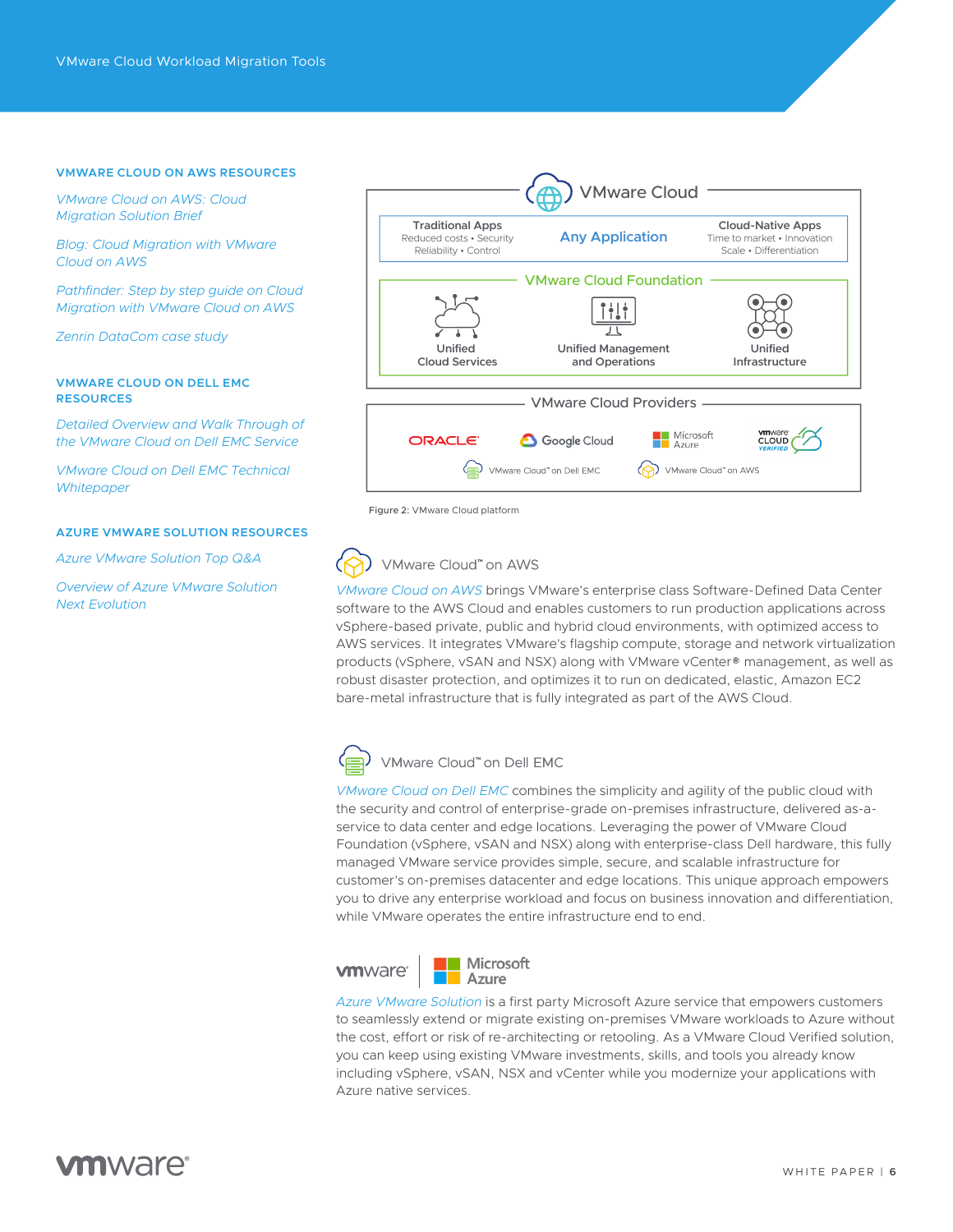#### **VMWARE PARTNER CLOUD RESOURCES**

*[Workload Migration Provider-Focused](https://www.vmware.com/content/dam/digitalmarketing/vmware/en/pdf/vcloud/vmware-workload-migration-provider-focused-whitepaper.pdf)  [Whitepaper](https://www.vmware.com/content/dam/digitalmarketing/vmware/en/pdf/vcloud/vmware-workload-migration-provider-focused-whitepaper.pdf)*

*[Simplify and Speed Migration for](https://cloudsolutions.vmware.com/assets/bltabc247a1c8cd5b5b/Simplify_and_Speed_Migration_for_VMware_Cloud_Environments.pdf)  [VMware Cloud Environments](https://cloudsolutions.vmware.com/assets/bltabc247a1c8cd5b5b/Simplify_and_Speed_Migration_for_VMware_Cloud_Environments.pdf)*

*[VMware Cloud Provider Finder](https://cloud.vmware.com/providers/?gclid=Cj0KCQiA3NX_BRDQARIsALA3fILqIOBczd0ljjjCItX_idXx1LP8RYPbkHqhVpY46Urw_WWiF6lSlY4aAipIEALw_wcB&gclsrc=aw.ds)*

*[VMware Cloud Provider Platform](https://cloudsolutions.vmware.com/)*

#### **vm**ware<sup>®</sup> **6** Google Cloud

*[Google Cloud VMware Engine](https://cloud.vmware.com/google-cloud)* is a subscription cloud service developed and operated by Google and leverages VMware Cloud Foundation. The service is Cloud Verified and includes vSphere, vSAN and NSX deployed in Google's cloud platform and operated by Google. This allows for seamless migrations from on-premises environments to Google Cloud VMware Engine and the ability to integrate with Google Cloud services.

#### **vm**ware<sup>®</sup> ORACLE

*[Oracle Cloud VMware Solution](https://cloud.vmware.com/oracle-cloud)* provides customers a managed, native VMware-based cloud environment, installed within a customer's tenancy. It offers complete control using familiar VMware tools. Move or extend VMware-based workloads to the cloud without re-architecting applications or retooling operations. Oracle Cloud VMware Solution accelerates enterprise cloud migration with the ability to move seamlessly between on-premises and cloud environments, as well as hybrid deployments that span both.

#### VMware Cloud Providers

The VMware Cloud provider ecosystem includes over 4,300 cloud providers operating in 120+ countries offering bespoke cloud solutions that enable core customer use cases such as cloud migration, scale on demand and next generation apps. This diverse set of cloud providers also includes over 239 *[Cloud Verified](https://cloud.vmware.com/providers/vmware-cloud-verified)* providers ready to bolster your business with the world's leading cloud infrastructure delivered as a service.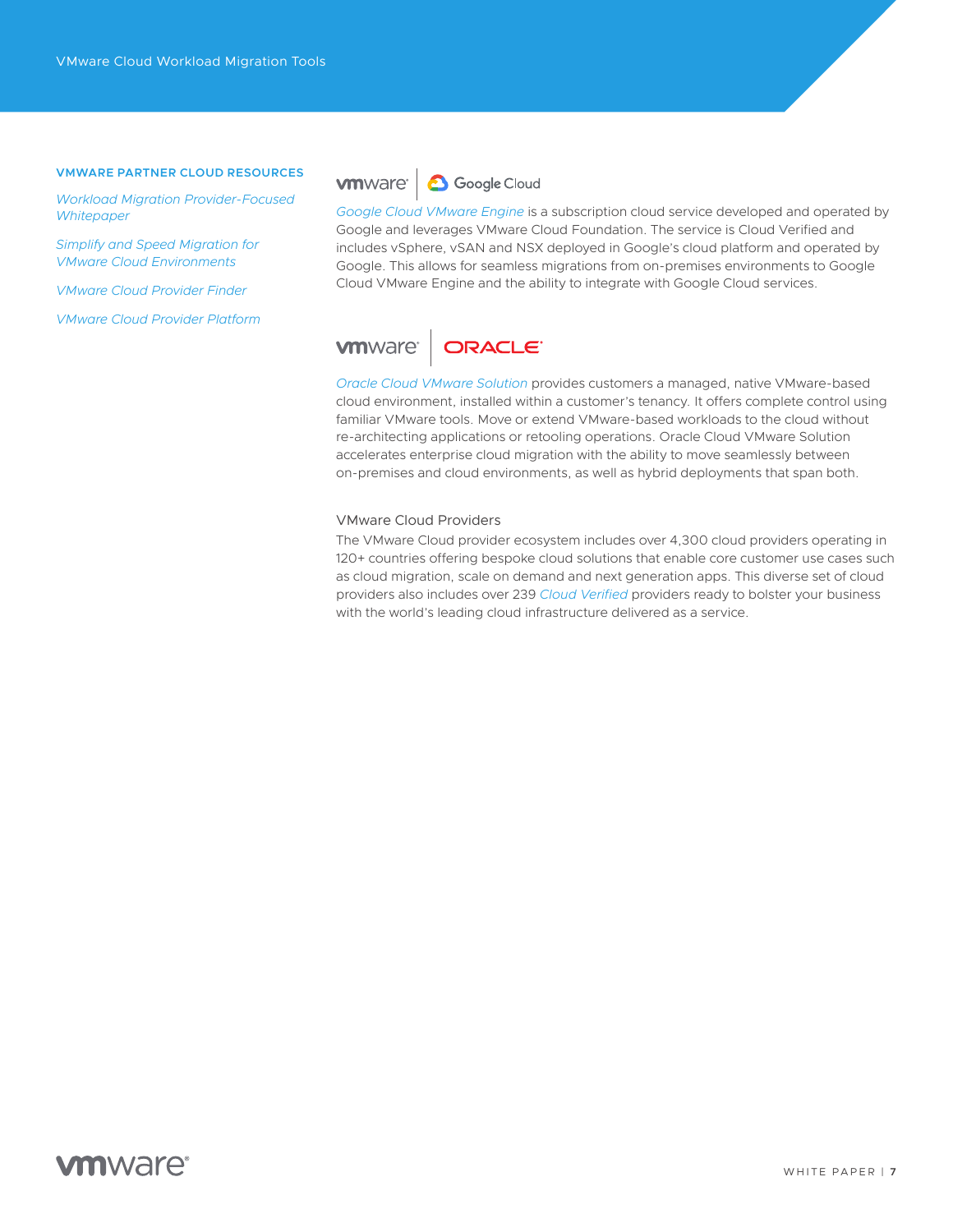### <span id="page-7-0"></span>Migration Tools Matrix

 $\blacksquare$ 

| <b>VMWARE CLOUD ON AWS</b>                                          |                       |         |         |         |                                                                                                                                                                                                                                                                                                                                                                                                                                  |  |  |  |
|---------------------------------------------------------------------|-----------------------|---------|---------|---------|----------------------------------------------------------------------------------------------------------------------------------------------------------------------------------------------------------------------------------------------------------------------------------------------------------------------------------------------------------------------------------------------------------------------------------|--|--|--|
| Product/Feature                                                     | Migration<br>Strategy | Hot     | Warm    | Cold    | <b>Notes</b>                                                                                                                                                                                                                                                                                                                                                                                                                     |  |  |  |
| <b>VMware HCX</b>                                                   | Relocate              | ⊘       | ⊘       | ⊘       | • Native Layer 2 extension included (required for non-disruptive migration)<br>• Native VMware migration<br>• Supports converting Hyper-V & KVM workloads to vSphere (requires HCX<br>enterprise licensing at the source on-premises vSphere environment during<br>conversion process)<br>• Conversion of Hyper-V/KVM migration requires an intermediate on-premises<br>vSphere environment<br>• Over internet or direct connect |  |  |  |
| vSphere vMotion                                                     | Relocate              | ⊘       |         | $\odot$ | • Layer 2 extension needed (required for non-disruptive migration)<br>• Live migrate of running virtual machines in vSphere<br>• vSphere UI or using vSphere API<br>• PowerCLI cmdlet support<br>• Advanced Cross vCenter vMotion feature uses Cross vCenter vMotion to migrate<br>VMs across different Sign-On (SSO) domains                                                                                                    |  |  |  |
| <b>Advanced Cross</b><br><b>vCenter vMotion</b>                     | Relocate              | $\odot$ |         | $\odot$ | • Layer 2 extension needed (required for non-disruptive migration)<br>• Migrate (vMotion) VMs across different vCenter Sign-On (SSO) domains natively<br>using the vSphere UI in vCenter 7.0 Update 1c                                                                                                                                                                                                                           |  |  |  |
| <b>Cross vCenter</b><br><b>Workload</b><br><b>Migration Utility</b> | Relocate              | $\odot$ |         | $\odot$ | • Layer 2 extension needed (required for non-disruptive migration)<br>· Migrate (vMotion) or Clone VMs across different vCenter Sign-On (SSO) domains                                                                                                                                                                                                                                                                            |  |  |  |
| <b>VMware Site</b><br>Recovery                                      | Relocate              |         | ⊘       | $\odot$ | • Planned workload migration using replication and a one time disaster recovery<br>failover/switchover<br>• Protect mission critical IT services that require very low RPO and RTO                                                                                                                                                                                                                                               |  |  |  |
| <b>VMware Cloud</b><br><b>Disaster</b><br>Recovery                  | Relocate              |         | $\odot$ | $\odot$ | • Planned workload migration using a 'pay when you need' failover capacity<br>model for DR resources                                                                                                                                                                                                                                                                                                                             |  |  |  |
| <i>vCenter</i><br>Converter                                         | Relocate              |         | $\odot$ |         | • SDDC running vSphere 7.0 or newer is not supported<br>• Supports Physical-to-Virtual (P2V) and Virtual-to-Virtual (V2) conversion of<br>workload to a virtual machine running on vSphere<br>• Can be used with VMware Cloud on AWS, Learn more                                                                                                                                                                                 |  |  |  |
| vSphere Content<br>Library                                          | Relocate              |         |         | $\odot$ | • Publisher / subscriber model that works at a vCenter layer<br>• Built-in automatic synchronization of VM templates and other files between<br>vSphere environments<br>• Does require additional step of converting/transferring existing content into<br>OVF format stored in Content Library or the new VMTX format                                                                                                           |  |  |  |
| <b>Migration</b><br>Evaluator                                       | Rehost                |         | ⊘       |         | • Migration assessment/planning tool which can ingest data directly from vSphere<br>or from their agent-less tool<br>• Integrated into AWS Migration Hub<br>• Output includes sizing recommendations but also comparison and use cases<br>based on the results of the data                                                                                                                                                       |  |  |  |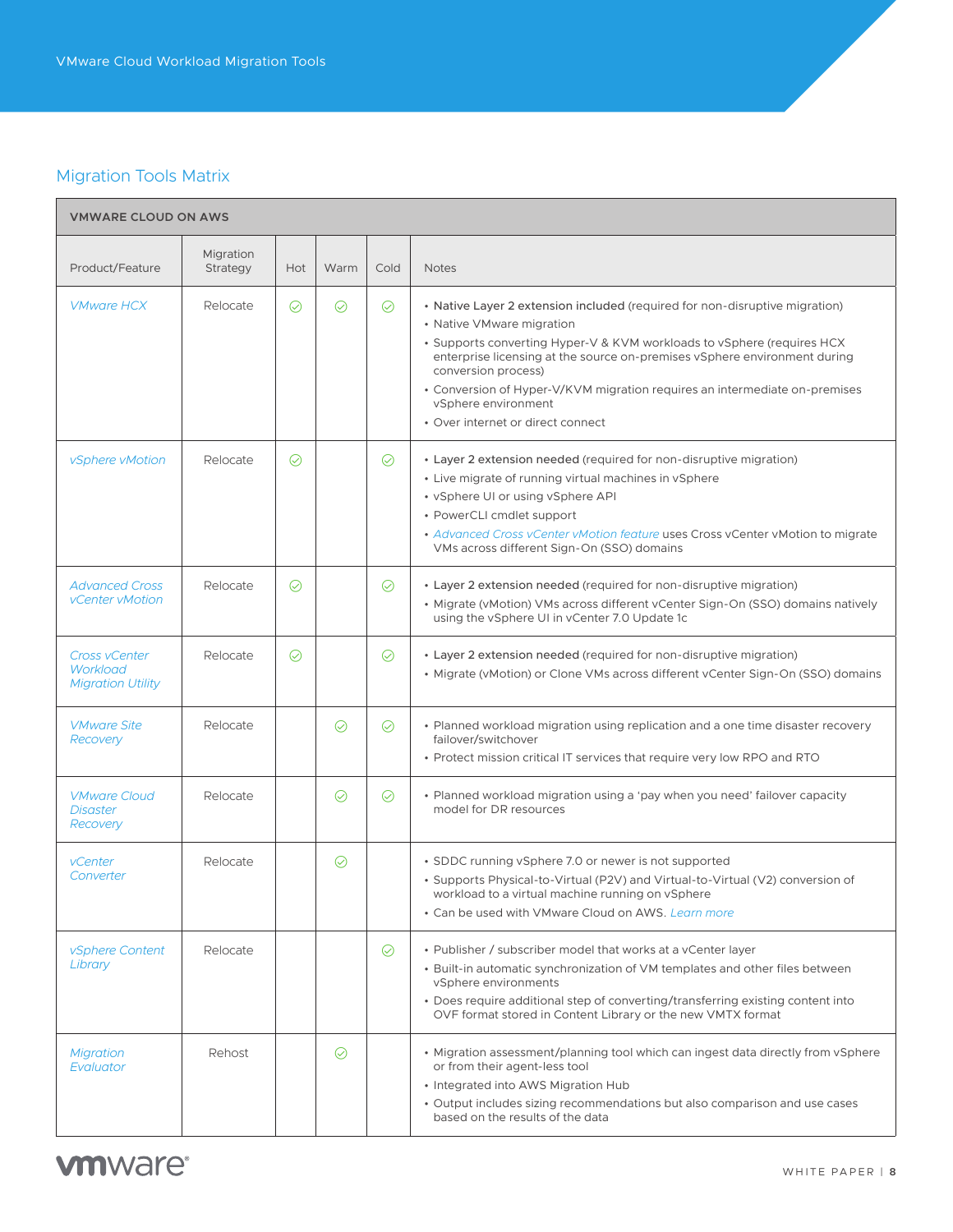| <b>VMWARE CLOUD ON AWS</b>                                         |                       |         |         |         |                                                                                                                                                                                                                                                                                                                           |  |  |  |
|--------------------------------------------------------------------|-----------------------|---------|---------|---------|---------------------------------------------------------------------------------------------------------------------------------------------------------------------------------------------------------------------------------------------------------------------------------------------------------------------------|--|--|--|
| Product/Feature                                                    | Migration<br>Strategy | Hot     | Warm    | Cold    | <b>Notes</b>                                                                                                                                                                                                                                                                                                              |  |  |  |
| CloudEndure                                                        | Rehost                |         | ⊘       |         | • Agent service<br>• Continuous data replication until cut-over<br>• Supports P2V & V2V from VMware, Hyper-V, and other cloud providers like<br>Azure, GCP, IBM, or Oracle<br>• Each migration is licensed and lasts up to 90 days                                                                                        |  |  |  |
| End-of-Support<br><b>Migration</b><br>Program (EMP)<br>for Windows | Replatform            |         | ⊘       |         | • Replatform legacy and out of support Windows to modern a Windows OS<br>system<br>• Combination of tool capture + PSO services to complete the migration                                                                                                                                                                 |  |  |  |
| <b>Migration Hub</b>                                               | n/a                   | n/a     | n/a     | n/a     | • Centralized portal for customers to discover, plan and perform migration<br>including migration monitoring<br>• Create logical "Application" group of the inventory systems                                                                                                                                             |  |  |  |
| App2Container                                                      | Refactor              |         | $\odot$ |         | • Converts Java & . Net apps to containers                                                                                                                                                                                                                                                                                |  |  |  |
| Lambda<br>Container<br>Support                                     | Refactor              |         | ⊘       |         | • Announced at AWS re: Invent 2020<br>• Native support for converting containers to Lambda functions                                                                                                                                                                                                                      |  |  |  |
| <b>AWS Server</b><br><b>Migration</b><br>Service (SMS)             | Rehost                |         | ⊘       |         | • Agentless service but deploys "Connector" to source infrastructure and creates<br>snapshots of the VMs into S3<br>• Continuous data replication to VMs until cut over<br>• Supports P2V & V2V from VMware, Hyper-V, and other cloud providers like<br>Azure, GCP, IBM, or Oracle<br>• Integrated into AWS Migration Hub |  |  |  |
| Database<br><b>Migration</b><br><b>Service</b>                     | Replatform            |         | ⊘       |         | • Supports most popular commercial / cloud native / open source targets<br>• Converts source DB schema and data into a format that AWS can consume                                                                                                                                                                        |  |  |  |
| <b>ATADATA Cloud</b><br><b>Migration</b>                           |                       | $\odot$ |         |         | • Agentless<br>• Support any on-premises to cloud type migration "Live"                                                                                                                                                                                                                                                   |  |  |  |
| Veeam                                                              | Rehost                |         |         | $\odot$ | • Leveraging VM backups and then restore to desired destination target<br>• Learn more                                                                                                                                                                                                                                    |  |  |  |
| Rivermeadow<br><b>Cloud Migration</b>                              | Rehost.<br>Replatform |         | $\odot$ | ⊘       | • Discovery and assessment<br>• Bare metal, virtual servers, cloud to cloud migrations<br>• Live migration - duplicate clone in the cloud; source workloads remain active<br>• Migration service - SQL database to PaaS<br>• Migration service - Non-SQL database to PaaS                                                 |  |  |  |

### **vm**ware<sup>®</sup>

۰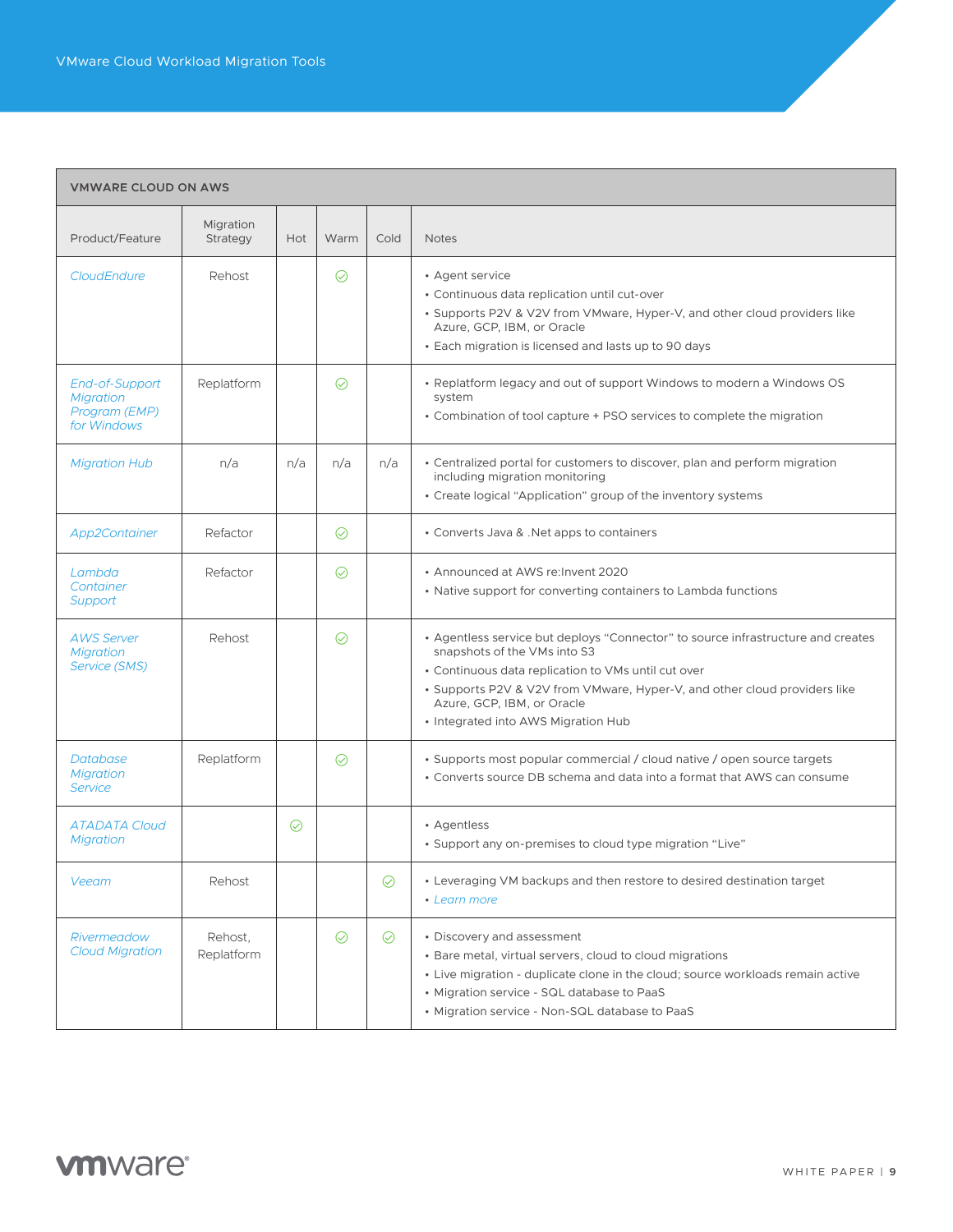#### **VMWARE CLOUD ON DELL EMC**

<span id="page-9-0"></span>Ш

| Product/Feature                                                     | Migration<br>Strategy | Hot     | Warm | Cold    | <b>Notes</b>                                                                                                                                                                                                                                                                                                                                                                                                                                                                                                                                                                                                   |
|---------------------------------------------------------------------|-----------------------|---------|------|---------|----------------------------------------------------------------------------------------------------------------------------------------------------------------------------------------------------------------------------------------------------------------------------------------------------------------------------------------------------------------------------------------------------------------------------------------------------------------------------------------------------------------------------------------------------------------------------------------------------------------|
| <b>VMware HCX</b>                                                   | Relocate              | $\odot$ | ⊘    | ⊘       | • Native Layer 2 extension included (required for non-disruptive migration)<br>• Native VMware migration<br>. Supports converting Hyper-V & KVM workloads to vSphere (requires HCX)<br>enterprise licensing at the source on-premises vSphere environment during<br>conversion process)<br>• Conversion of Hyper-V/KVM migration requires an intermediate on-premises<br>vSphere environment<br>• Over internet or direct connect                                                                                                                                                                              |
| <i>vSphere vMotion</i>                                              | Relocate              | $\odot$ |      | $\odot$ | • Layer 2 extension needed (required for non-disruptive migration)<br>• Live migrate of running virtual machines in vSphere<br>• vSphere UI or using vSphere API<br>• PowerCLI cmdlet support<br>• Advanced Cross vCenter vMotion feature uses Cross vCenter vMotion to migrate<br>VMs across different Sign-On (SSO) domains                                                                                                                                                                                                                                                                                  |
| <b>Advanced Cross</b><br><b>vCenter vMotion</b>                     | Relocate              | $\odot$ |      | $\odot$ | • Layer 2 extension needed (required for non-disruptive migration)<br>• Migrate (vMotion) VMs across different vCenter Sign-On (SSO) domains natively<br>using the vSphere UI in vCenter 7.0 Update 1c                                                                                                                                                                                                                                                                                                                                                                                                         |
| <b>Cross vCenter</b><br><b>Workload</b><br><b>Migration Utility</b> | Relocate              | ⊘       |      | $\odot$ | • Layer 2 extension needed (required for non-disruptive migration)<br>· Migrate (vMotion) or clone VMs across different vCenter Sign-On (SSO) domains                                                                                                                                                                                                                                                                                                                                                                                                                                                          |
| <b>VMware Site</b><br>Recovery<br>Manager                           | Relocate              |         | ⊘    | ⊘       | • Planned workload migration using replication and a one time Disaster Recovery<br>failover/switchover<br>• Protect mission critical IT services that require very low RPO and RTO                                                                                                                                                                                                                                                                                                                                                                                                                             |
| vCenter<br>Converter                                                | Relocate              |         | ⊘    |         | • SDDC running vSphere 7.0 or newer is not supported<br>• Supports Physical-to-Virtual (P2V) and Virtual-to-Virtual (V2) conversion of<br>workload to a virtual machine running on vSphere<br>• Can be used with VMware Cloud on AWS. Learn more                                                                                                                                                                                                                                                                                                                                                               |
| <i>vSphere Content</i><br>Library                                   | Relocate              |         |      | $\odot$ | • Publisher / subscriber model that works at a vCenter layer<br>• Built-in automatic synchronization of VM Templates and other files between<br>vSphere environments<br>• Does require additional step of converting/transferring existing content into<br>OVF format stored in Content Library or the new VMTX format                                                                                                                                                                                                                                                                                         |
| Veeam                                                               | Relocate              |         |      | $\odot$ | • Leveraging VM backups and then restore to desired destination target<br>• Learn more                                                                                                                                                                                                                                                                                                                                                                                                                                                                                                                         |
| <b>VMware Cloud</b><br><b>Director</b><br>Availability              | Relocate/<br>Rehost   |         | ⊘    | $\odot$ | • If Dell Technologies Cloud Platform deployment is within <i>supported</i><br>configuration and VCD added, then VCDA can be used for warm and cold<br>migration to customer Virtual Data Center services. VCDA requires some virtual<br>appliances to be setup at on-premises and cloud. Customers can drive self<br>service migrations use vSphere console to create migration jobs from their<br>source site, or use VCD console at target site if they wish.<br>• Simple migration and cutover process that caters for VM workload and<br>networking configuration and post cut over changes if necessary. |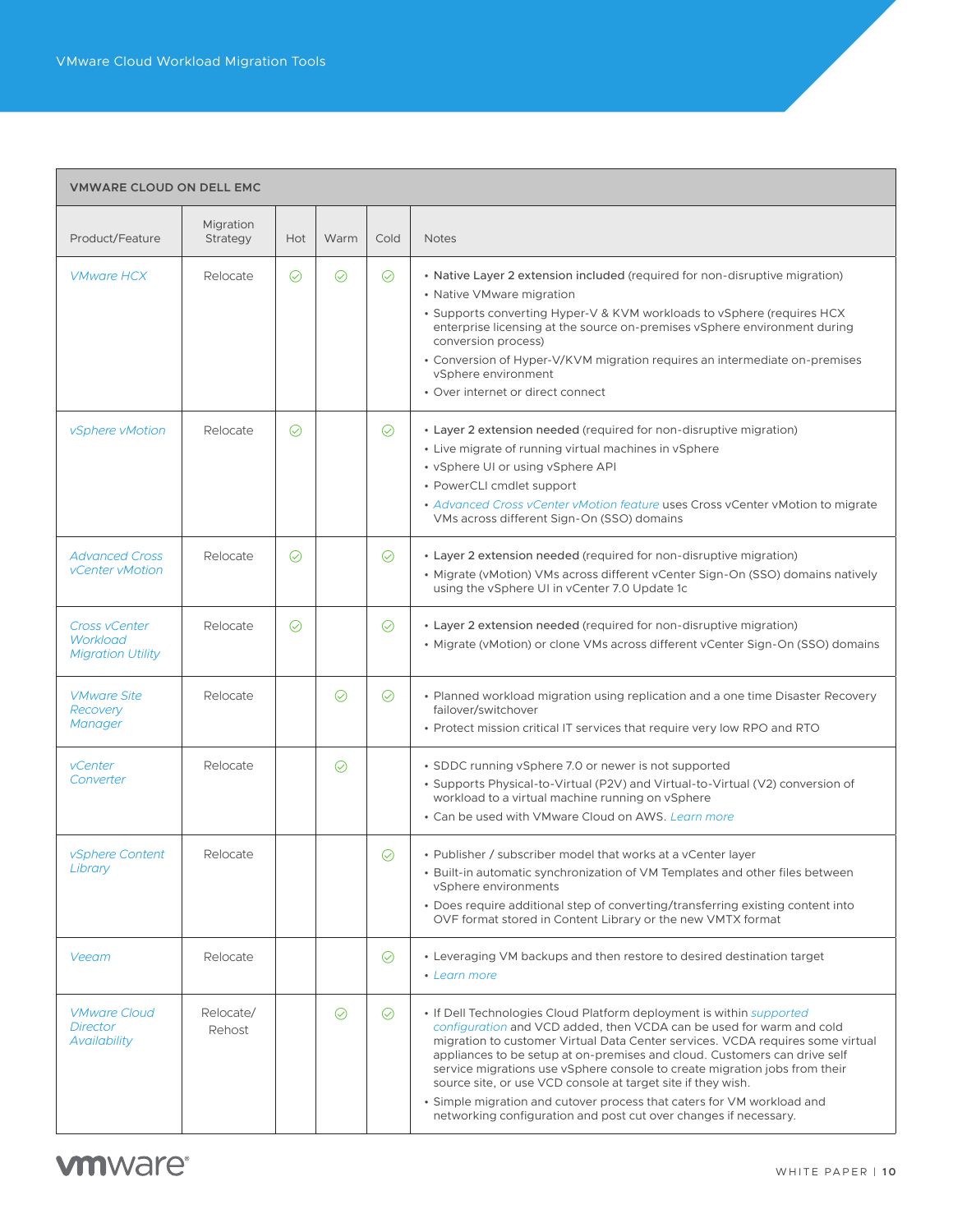#### <span id="page-10-0"></span>**AZURE VMWARE SOLUTION**

| Product/Feature                                              | Migration<br>Strategy | Hot     | Warm | Cold    | <b>Notes</b>                                                                                                                                                                                                                                                                                                                  |
|--------------------------------------------------------------|-----------------------|---------|------|---------|-------------------------------------------------------------------------------------------------------------------------------------------------------------------------------------------------------------------------------------------------------------------------------------------------------------------------------|
| <b>VMware HCX</b>                                            | Relocate              | ⊘       | ⊘    | ⊘       | • Native Layer 2 extension included (required for non-disruptive migration)<br>• Native VMware migration<br>. Supports converting Hyper-V & KVM workloads to vSphere (requires HCX)<br>enterprise licensing)<br>• Over internet or direct connect                                                                             |
| vSphere vMotion                                              | Relocate              | $\odot$ |      | ⊘       | • Layer 2 extension needed (required for non-disruptive migration)<br>• Live migrate of running virtual machines in vSphere<br>• vSphere UI or using vSphere API<br>• PowerCLI cmdlet support<br>• Advanced Cross vCenter vMotion feature uses Cross vCenter vMotion to migrate<br>VMs across different Sign-On (SSO) domains |
| <b>Cross vCenter</b><br>Workload<br><b>Migration Utility</b> | Relocate              | ⊘       |      | $\odot$ | • Layer 2 extension needed (required for non-disruptive migration)<br>• Migrate (vMotion) or clone VMs across different vCenter Sign-On (SSO) domains                                                                                                                                                                         |
| <b>VMware Site</b><br>Recovery<br><b>Manager</b>             | Relocate              |         | ⊘    | ⊘       | • Planned workload migration using replication and a one time disaster recovery<br>failover/switchover<br>• Protect mission critical IT services that require very low RPO and RTO                                                                                                                                            |
| vCenter<br>Converter                                         | Relocate              |         | ⊘    |         | • SDDC running vSphere 7.0 or newer is not supported<br>• Supports Physical-to-Virtual (P2V) and Virtual-to-Virtual (V2) conversion of<br>workload to a virtual machine running on vSphere<br>• Can be used with VMware Cloud on AWS. Learn more                                                                              |
| <i>vSphere Content</i><br>Library                            | Relocate              |         |      | ⊘       | • Publisher / subscriber model that works at a vCenter layer<br>• Built-in automatic synchronization of VM templates and other files between<br>vSphere environments<br>• Does require additional step of converting/transferring existing content into<br>OVF format stored in Content Library or the new VMTX format        |
| <b>Azure Migrate</b>                                         | Rehost.<br>Replatform |         | ⊘    |         | · Server, database, web app assessment and migration<br>• Two types of assessments: "as is" and performance based<br>• Requires Azure Migrate Appliance in vSphere on-premises environment<br>• Azure Data Box for offline data transfer<br>• Can migrate apps like SQL and Web to native Azure                               |
| Carbonite<br>Migrate for<br>Azure                            | Rehost.<br>Replatform |         | ⊘    |         | • Supports physical, virtual, and cloud workloads from any environment to<br>Microsoft Azure<br>• Cutover in seconds or minutes<br>• Real-time byte-level replication                                                                                                                                                         |
| Cloudamize                                                   | Rehost                |         | ⊘    |         | • Server assessment and migration planning<br>• What if scenarios and cloud comparison<br>• Application discovery and dependency mapping<br>• Migrate ASR component for migration or integration with Azure Migrate<br>• Hybrid cloud connectivity tests / gaps and insights                                                  |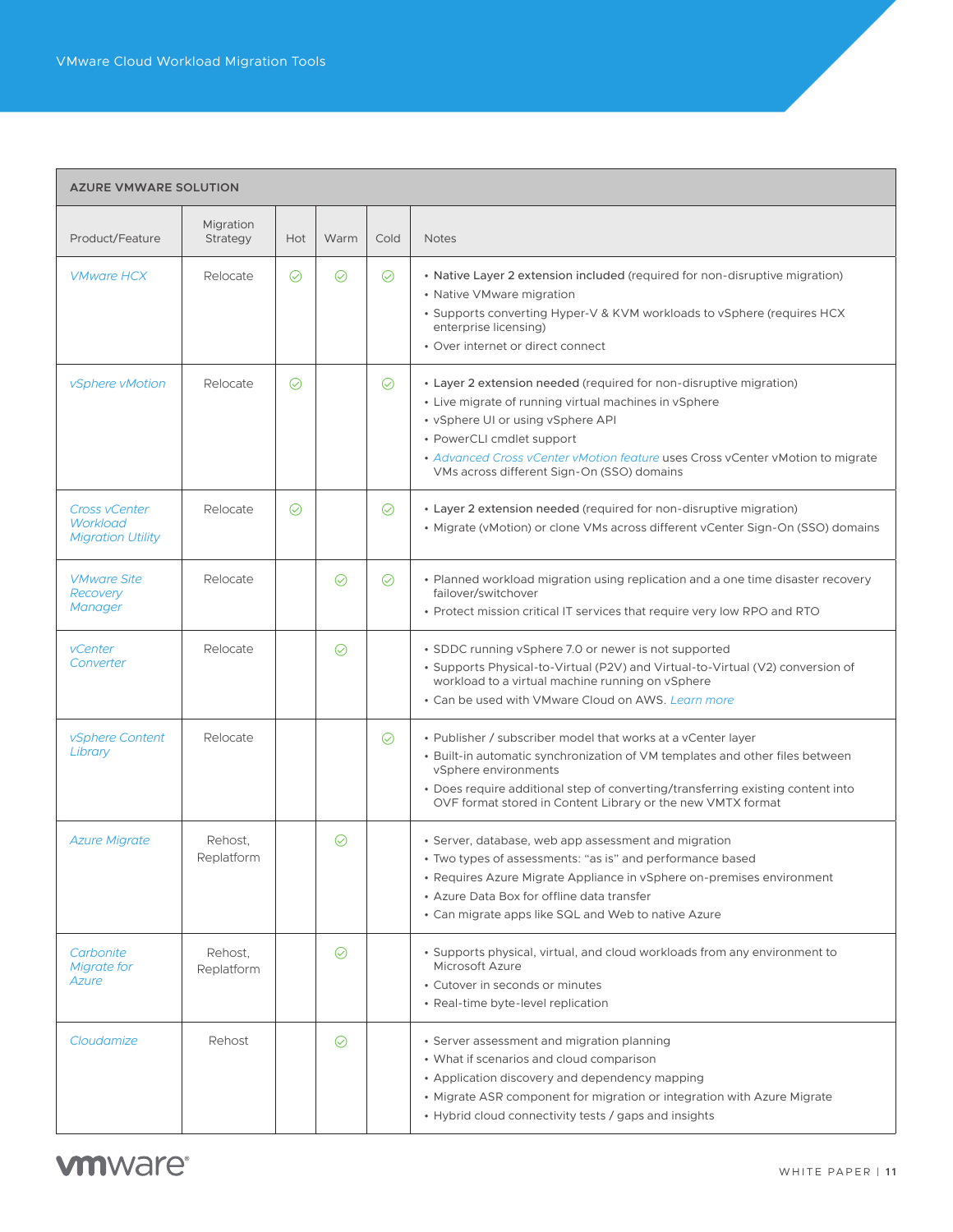| <b>AZURE VMWARE SOLUTION</b>               |                       |            |         |         |                                                                                                                                                                                                                                                                                                                     |  |  |
|--------------------------------------------|-----------------------|------------|---------|---------|---------------------------------------------------------------------------------------------------------------------------------------------------------------------------------------------------------------------------------------------------------------------------------------------------------------------|--|--|
| Product/Feature                            | Migration<br>Strategy | <b>Hot</b> | Warm    | Cold    | <b>Notes</b>                                                                                                                                                                                                                                                                                                        |  |  |
| Device42                                   | Rehost                |            | $\odot$ |         | • Server assessment and migration<br>• Dependency mapping<br>• Webhooks & REST APIs<br>• Recommendation engine<br>• Create Migration groups aka Move groups<br>• Integration with Azure Migrate                                                                                                                     |  |  |
| Lakeside                                   | Rehost.<br>Replatform |            | ⊘       |         | • VDI assessment including latency<br>• Relies on Agent-based technology<br>• Integrates with Azure Migrate for migration<br>• Guidance on VDI images                                                                                                                                                               |  |  |
| <b>Rackware</b>                            | Rehost                |            | ⊘       |         | • Server migration Any to Any migration<br>• Assessment of source including wave planning<br>• Replication of workloads<br>• Cutover is Quiesce / Delta Sync<br>• Two migration to cloud and back to on-prem including bare metal<br>• Minimal (minutes) downtime during cutover                                    |  |  |
| <b>Turbonomic</b>                          | n/a                   | n/a        | n/a     | n/a     | · Server assessment including applications, containers, bare metal, etc.<br>• Integration to Azure Migrate via Azure Portal for license<br>• Executes the migration through Azure Site Recovery or the other selected third-<br>party ISVs<br>• Migration downtime based on Azure Site Recovery for cloud migration |  |  |
| <b>UnifyCloud</b>                          | Rehost.<br>Replatform | n/a        | n/a     | n/a     | • Server and database assessment<br>• CloudPilot product used for migration<br>· Recommendation for laaS, Pass, etc.<br>• Migration options include Azure Serverless, Container Service, Application<br>Service, Azure Virtual Machine                                                                              |  |  |
| Veeam                                      | Rehost                |            |         | $\odot$ | • Supports direct restore and migrates to native Azure<br>• Learn more                                                                                                                                                                                                                                              |  |  |
| Rivermeadow<br><b>Cloud Migration</b>      | Rehost,<br>Replatform |            | $\odot$ | $\odot$ | • Discovery and assessment<br>• Bare metal, virtual servers, cloud to cloud migrations<br>• Live migration - duplicate clone in the cloud; source workloads remain active<br>• Migration service - SQL database to PaaS<br>• Migration service - Non-SQL database to PaaS                                           |  |  |
| <b>Zerto Virtual</b><br><b>Replication</b> | Rehost                |            | $\odot$ | $\odot$ | • DR to support both Warm/Cold workload migration<br>• Leveraging VM backups and then restore to desired destination target                                                                                                                                                                                         |  |  |

### **vm**ware<sup>®</sup>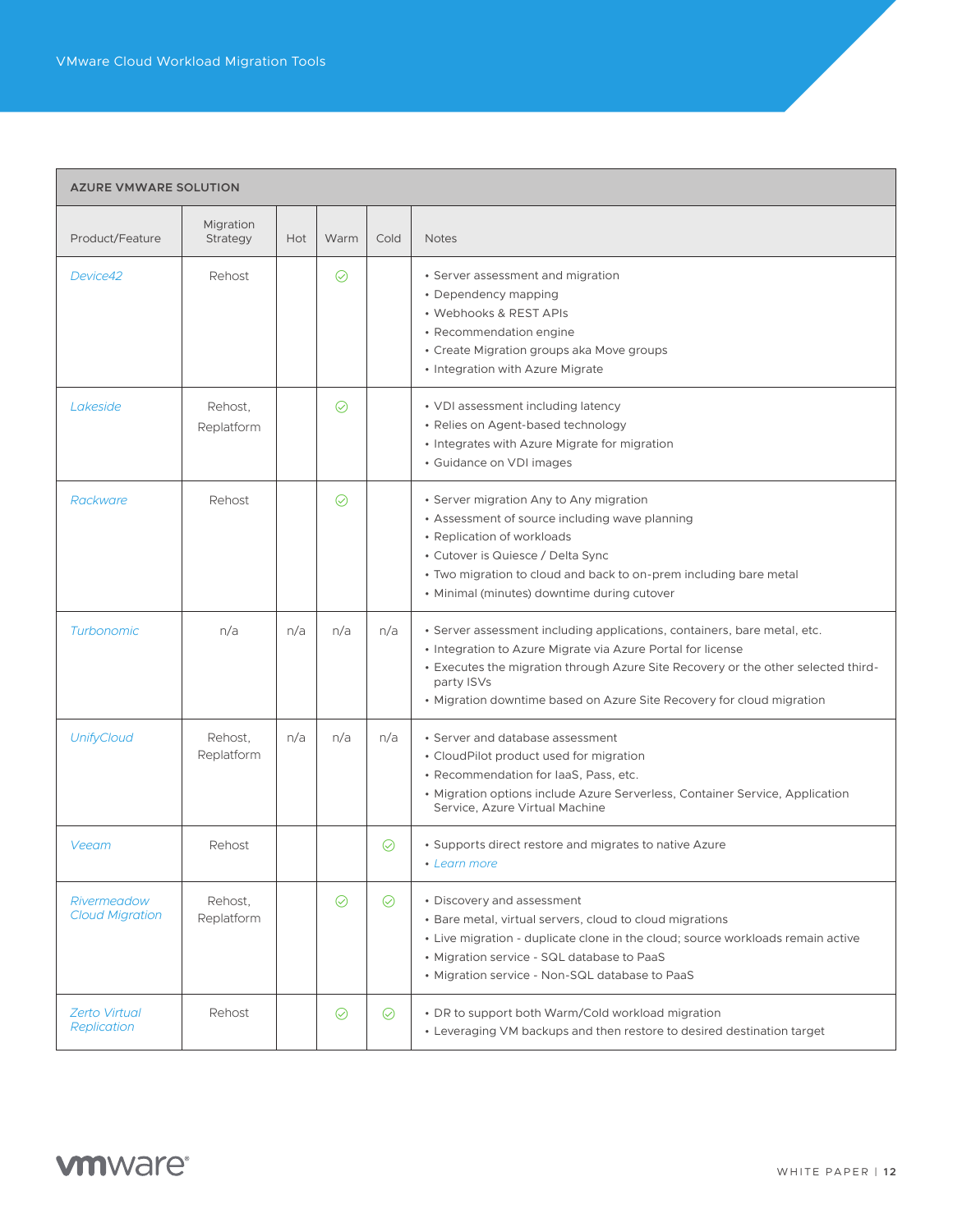#### <span id="page-12-0"></span>**GOOGLE CLOUD VMWARE ENGINE**

|                                                              | Migration             |         |         |         |                                                                                                                                                                                                                                                                                                                               |
|--------------------------------------------------------------|-----------------------|---------|---------|---------|-------------------------------------------------------------------------------------------------------------------------------------------------------------------------------------------------------------------------------------------------------------------------------------------------------------------------------|
| Product/Feature                                              | Strategy              | Hot     | Warm    | Cold    | <b>Notes</b>                                                                                                                                                                                                                                                                                                                  |
| <b>VMware HCX</b>                                            | Relocate              | $\odot$ | $\odot$ | $\odot$ | • Native Layer 2 extension Included (required for non-disruptive migration)<br>• Native VMware migration<br>• Supports converting Hyper-V & KVM workloads to vSphere (requires HCX)<br>enterprise licensing)<br>• Over internet or direct connect                                                                             |
| vSphere vMotion                                              | Relocate              | $\odot$ |         | $\odot$ | • Layer 2 extension needed (required for non-disruptive migration)<br>• Live migrate of running virtual machines in vSphere<br>• vSphere UI or using vSphere API<br>• PowerCLI cmdlet support<br>• Advanced Cross vCenter vMotion feature uses Cross vCenter vMotion to migrate<br>VMs across different Sign-On (SSO) domains |
| <b>Advanced Cross</b><br><b>vCenter vMotion</b>              | Relocate              | $\odot$ |         | $\odot$ | • Layer 2 extension needed (required for non-disruptive migration)<br>• Migrate (vMotion) VMs across different vCenter Sign-On (SSO) domains natively<br>using the vSphere UI in vCenter 7.0 Update 1c                                                                                                                        |
| <b>Cross vCenter</b><br>Workload<br><b>Migration Utility</b> | Relocate              | ⊘       |         | $\odot$ | • Layer 2 extension needed (required for non-disruptive migration)<br>· Migrate (vMotion) or clone VMs across different vCenter Sign-On (SSO) domains                                                                                                                                                                         |
| <b>VMware Site</b><br>Recovery<br>Manager                    | Relocate              |         | ⊘       | ⊘       | • Planned workload migration using replication and a one time disaster recovery<br>failover/switchover                                                                                                                                                                                                                        |
| <b>vCenter</b><br>Converter                                  | Relocate              |         | ⊘       |         | • SDDC running vSphere 7.0 or newer is not supported<br>• Supports Physical-to-Virtual (P2V) and Virtual-to-Virtual (V2) conversion of<br>workload to a virtual machine running on vSphere<br>• Can be used with VMware Cloud on AWS, Learn more                                                                              |
| <i>vSphere Content</i><br>Library                            | Relocate              |         |         | $\odot$ | • Publisher / subscriber model that works at a vCenter layer<br>• Built-in automatic synchronization of VM templates and other files between<br>vSphere environments<br>• Does require additional step of converting/transferring existing content into<br>OVF format stored in Content Library or the new VMTX format        |
| <b>Database</b><br><b>Migration</b><br>Service (DMS)         | Rehost.<br>Replatform |         | $\odot$ |         | · Supports MySQL, PostgresSQL and SQL server                                                                                                                                                                                                                                                                                  |
| <b>Migrate for</b><br><b>Anthos</b>                          | Replatform            |         | $\odot$ |         | • Migrate to containers vs lift and shift                                                                                                                                                                                                                                                                                     |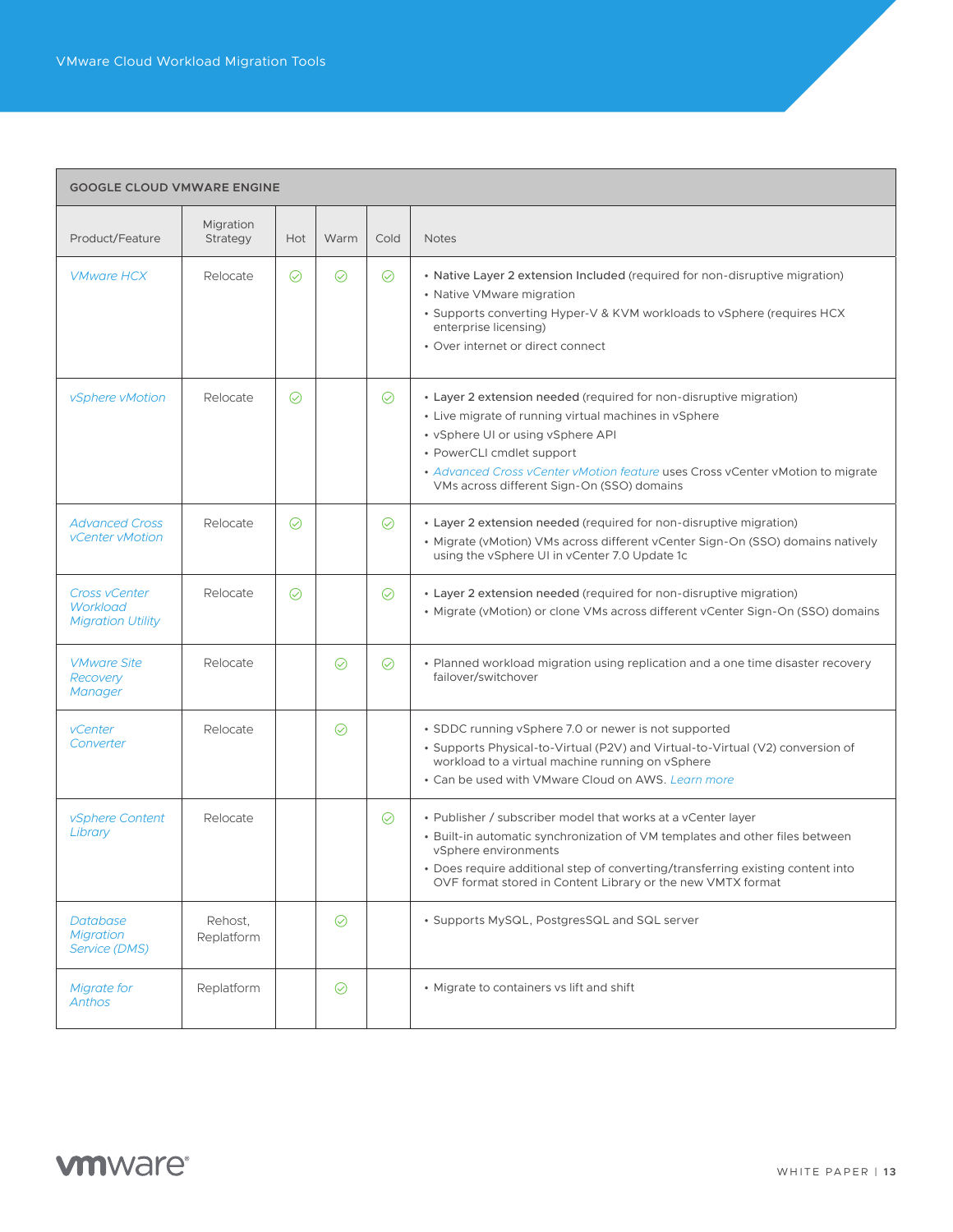$\Box$ 

| <b>GOOGLE CLOUD VMWARE ENGINE</b>          |                       |     |         |         |                                                                                                                                                                                                                                                                           |  |  |
|--------------------------------------------|-----------------------|-----|---------|---------|---------------------------------------------------------------------------------------------------------------------------------------------------------------------------------------------------------------------------------------------------------------------------|--|--|
| Product/Feature                            | Migration<br>Strategy | Hot | Warm    | Cold    | <b>Notes</b>                                                                                                                                                                                                                                                              |  |  |
| Stratozone                                 | n/a                   | n/a | n/a     | n/a     | • Assessment (data collection)<br>• Application sorting easy, hard, can't move<br>• Agentless<br>• Dependency mapping<br>• Learn more                                                                                                                                     |  |  |
| <b>Migrate for</b><br>Compute              | Rehost                |     | $\odot$ |         | • WAN optimization<br>• Decouples compute and VMDKs while streaming<br>• Test prior to migration<br>• Instant stateful rollback to on-prem<br>• Decommission on-prem and cutover<br>• Learn more                                                                          |  |  |
| Veeam                                      | Rehost                |     |         | $\odot$ | • Leveraging VM backups and then restore to desired destination target                                                                                                                                                                                                    |  |  |
| Rivermeadow<br><b>Cloud Migration</b>      | Rehost.<br>Replatform |     | $\odot$ | $\odot$ | • Discovery and assessment<br>• Bare metal, virtual servers, cloud to cloud migrations<br>• Live migration - duplicate clone in the cloud; source workloads remain active<br>• Migration service - SQL database to PaaS<br>• Migration service - Non-SQL database to PaaS |  |  |
| <b>Zerto Virtual</b><br><b>Replication</b> | Rehost                |     | $\odot$ | $\odot$ | • DR to support both Warm/Cold workload migration<br>• Leveraging VM backups and then restore to desired destination target                                                                                                                                               |  |  |

### **vm**ware<sup>®</sup>

T.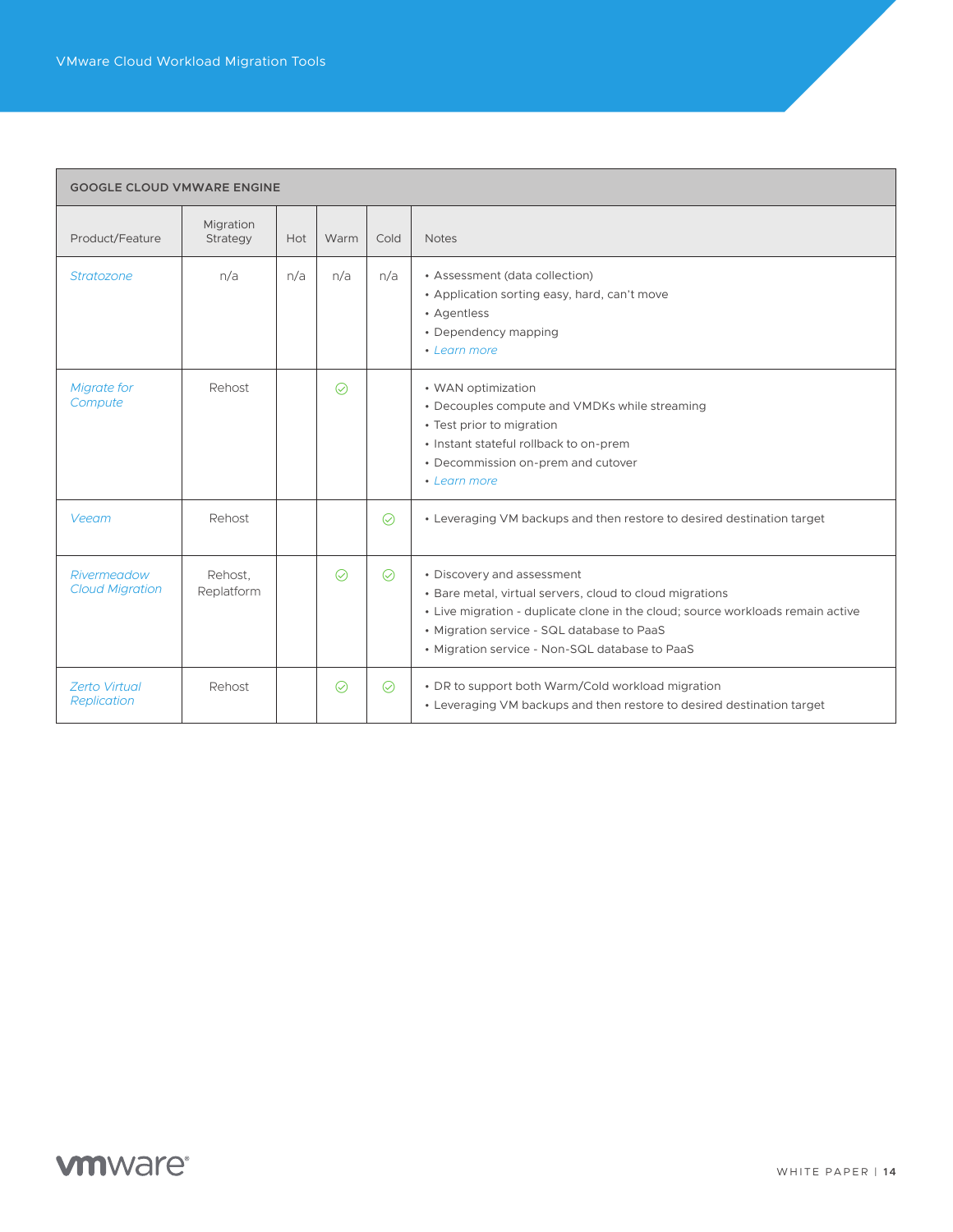#### <span id="page-14-0"></span>**VMWARE CLOUD PROVIDER PROGRAM**

| Product/Feature                                               | Migration<br>Strategy | Hot     | Warm    | Cold    | <b>Notes</b>                                                                                                                                                                                                                                                                                                                  |
|---------------------------------------------------------------|-----------------------|---------|---------|---------|-------------------------------------------------------------------------------------------------------------------------------------------------------------------------------------------------------------------------------------------------------------------------------------------------------------------------------|
| <b>VMware HCX</b>                                             | Relocate              | $\odot$ | ⊘       | ⊘       | • Native Layer 2 extension included (required for non-disruptive migration)<br>• Native VMware migration<br>• Supports converting Hyper-V & KVM workloads to vSphere (requires HCX)<br>enterprise licensing)<br>• Over internet or direct connect                                                                             |
| <b>VMware Cloud</b><br><b>Director</b><br><b>Availability</b> | Relocate/<br>Rehost   |         | ⊘       | ⊘       | • Supports both vSphere and VMWare Cloud Director endpoints<br>• Native integration with VMWare Cloud Director for managing migration<br>• Multi-tenant site VMWare Cloud Director authentication                                                                                                                             |
| <i>vSphere vMotion</i>                                        | Relocate              | $\odot$ |         | $\odot$ | • Layer 2 extension needed (required for non-disruptive migration)<br>• Live migrate of running virtual machines in vSphere<br>• vSphere UI or using vSphere API<br>• PowerCLI cmdlet support<br>• Advanced Cross vCenter vMotion feature uses Cross vCenter vMotion to migrate<br>VMs across different Sign-On (SSO) domains |
| <b>Advanced Cross</b><br><b>vCenter vMotion</b>               | Relocate              | $\odot$ |         | $\odot$ | • Layer 2 extension needed (required for non-disruptive migration)<br>• Migrate (vMotion) VMs across different vCenter Sign-On (SSO) domains natively<br>using the vSphere UI in vCenter 7.0 Update 1c                                                                                                                        |
| <b>Cross vCenter</b><br>Workload<br><b>Migration Utility</b>  | Relocate              | $\odot$ |         | $\odot$ | • Layer 2 extension needed (required for non-disruptive migration)<br>• Migrate (vMotion) or Clone VMs across different vCenter Sign-On (SSO) domains                                                                                                                                                                         |
| <b>VMware Site</b><br>Recovery<br><b>Manager</b>              | Relocate              |         | ⊘       | ⊘       | • Planned workload migration using replication and a one time disaster recovery<br>failover/switchover                                                                                                                                                                                                                        |
| vCenter<br>Converter                                          | Relocate              |         | ⊘       |         | • SDDC running vSphere 7.0 or newer is not supported<br>• Supports Physical-to-Virtual (P2V) and Virtual-to-Virtual (V2) conversion of<br>workload to a virtual machine running on vSphere<br>• Can be used with VMware Cloud on AWS. Learn more                                                                              |
| vSphere Content<br>Library                                    | Relocate              |         |         | $\odot$ | • Publisher / subscriber model that works at a vCenter layer<br>• Built-in automatic synchronization of VM templates and other files between<br>vSphere environments<br>• Does require additional step of converting/transferring existing content into<br>OVF format stored in Content Library or the new VMTX format        |
| <b>Zerto Virtual</b><br><b>Replication</b>                    | Replatform            |         | $\odot$ | $\odot$ | • DR to support both Warm/Cold workload migration<br>• Leveraging VM backups and then restore to desired destination target                                                                                                                                                                                                   |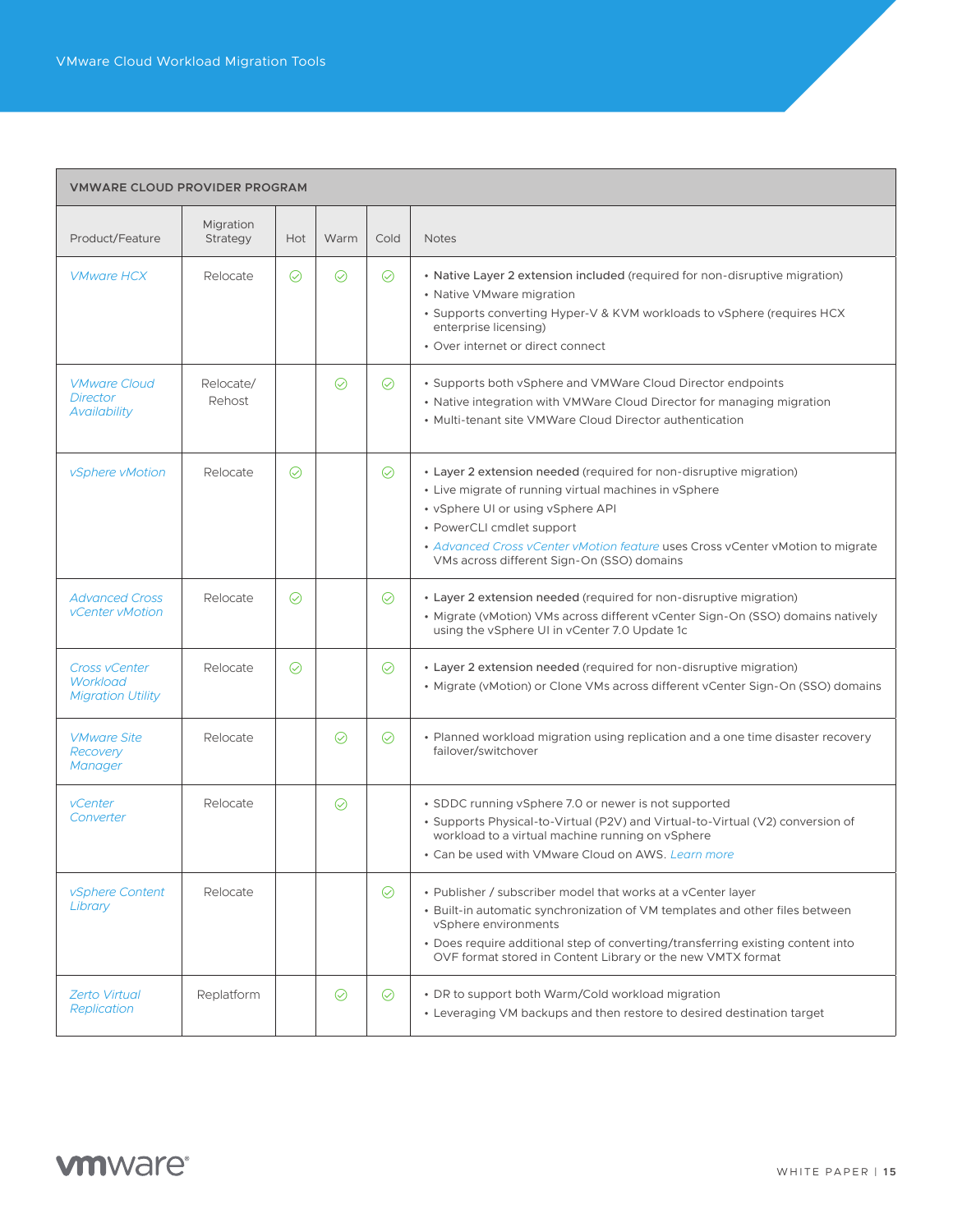#### <span id="page-15-0"></span>**ORACLE CLOUD VMWARE SOLUTION**

| Product/Feature                                              | Migration<br>Strategy | Hot     | Warm    | Cold    | <b>Notes</b>                                                                                                                                                                                                                                                                                                                                                       |
|--------------------------------------------------------------|-----------------------|---------|---------|---------|--------------------------------------------------------------------------------------------------------------------------------------------------------------------------------------------------------------------------------------------------------------------------------------------------------------------------------------------------------------------|
| <b>VMware HCX</b>                                            | Relocate              | $\odot$ | $\odot$ | $\odot$ | • Native Layer 2 extension included (required for non-disruptive migration)<br>• Native VMware migration<br>• Supports converting Hyper-V & KVM workloads to vSphere (requires HCX<br>enterprise licensing at the source on-premises vSphere environment during<br>conversion process)<br>• Over internet or direct connect                                        |
| vSphere vMotion                                              | Relocate              | $\odot$ |         | $\odot$ | • Layer 2 extension needed (required for non-disruptive migration)<br>• Live migrate of running virtual machines in vSphere<br>• vSphere UI or using vSphere API<br>• PowerCLI cmdlet support<br>• Advanced Cross vCenter vMotion feature uses Cross vCenter vMotion to migrate<br>VMs across different Sign-On (SSO) domains                                      |
| <b>Cross vCenter</b><br>Workload<br><b>Migration Utility</b> | Relocate              | ⊘       |         | $\odot$ | • Layer 2 extension needed (required for non-disruptive migration)<br>• Migrate (vMotion) or clone VMs across different vCenter Sign-On (SSO) domains                                                                                                                                                                                                              |
| <b>VMware Site</b><br>Recovery<br>Manager                    | Relocate              |         | ⊘       | ⊘       | • Planned workload migration using replication and a one time disaster recovery<br>failover/switchover                                                                                                                                                                                                                                                             |
| vCenter<br>Converter                                         | Relocate              |         | ⊘       |         | • SDDC running vSphere 7.0 or newer is not supported<br>• Supports Physical-to-Virtual (P2V) and Virtual-to-Virtual (V2) conversion of<br>workload to a vrtual machine running on vSphere<br>• Can be used with VMware Cloud on AWS, Learn more                                                                                                                    |
| <i>vSphere Content</i><br>Library                            | Relocate              |         |         | $\odot$ | • Publisher / subscriber model that works at a vCenter layer<br>• Built-in automatic synchronization of VM templates and other files between<br>vSphere environments<br>• Does require additional step of converting/transferring existing content into<br>OVF format stored in Content Library or the new VMTX format                                             |
| <b>Rivermeadow</b><br><b>Cloud Migration</b>                 | Rehost.<br>Replatform |         | ⊘       | ⊘       | • Discovery and assessment<br>• Bare metal, virtual servers, cloud to cloud migrations<br>• Live migration - duplicate clone in the cloud; source workloads remain active<br>• Migration service - SQL database to PaaS<br>• Migration service - Non-SQL database to PaaS                                                                                          |
| <b>Zero Downtime</b><br><b>Migration</b>                     | Rehost                | $\odot$ |         | $\odot$ | • Supported sources of Oracle databases on-premises and on Oracle Cloud<br>infrastructure<br>• Source and target databases must be on the same version<br>• Leverages features and functionality from Oracle's Fleet Patching and<br>Provisioning framework<br>. If your source database is Enterprise Edition the database will be migrated with<br>zero downtime |
| Veeam                                                        | Rehost                |         |         | ⊘       | • Leveraging VM backups and then restore to desired destination target<br>• Learn more                                                                                                                                                                                                                                                                             |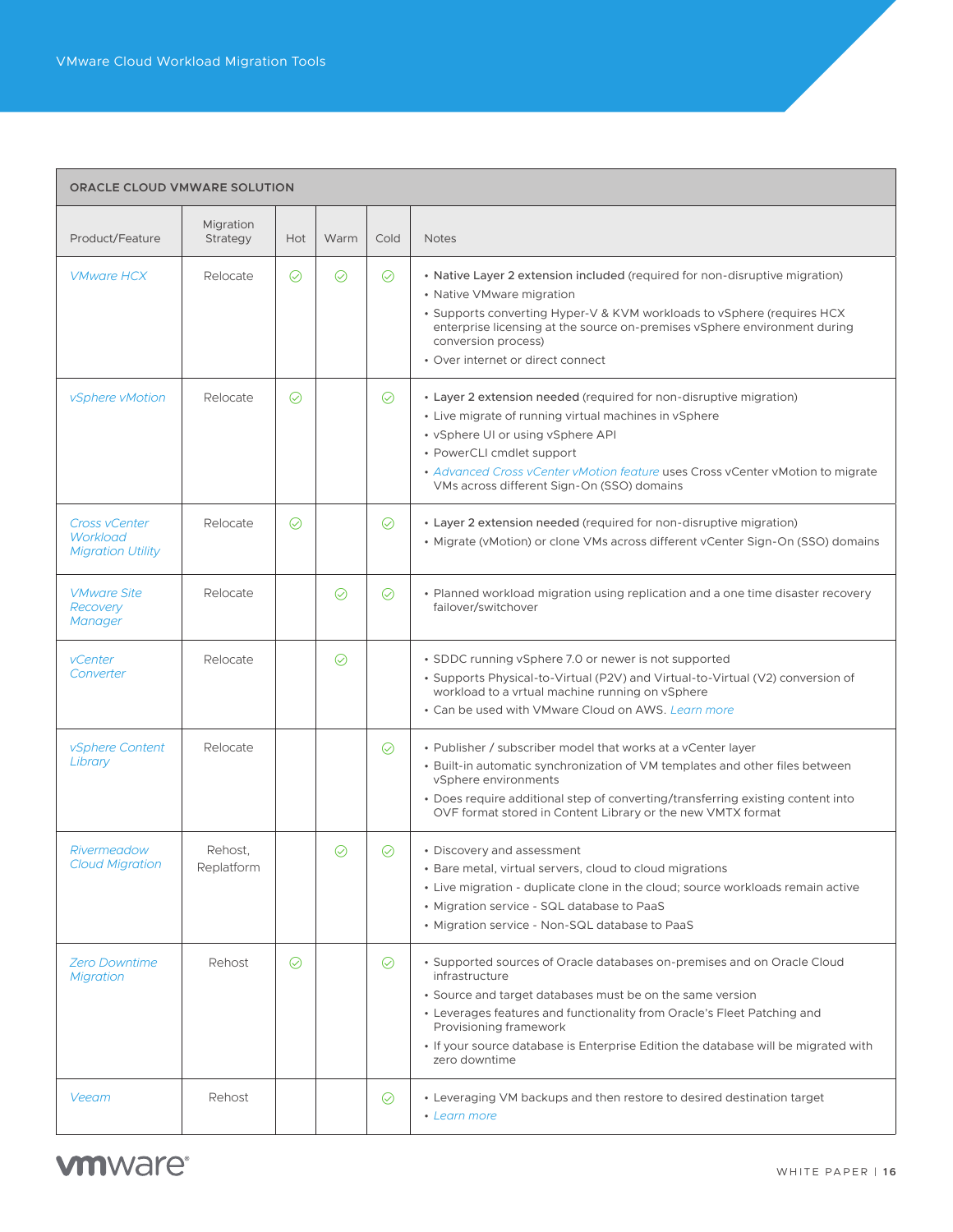#### <span id="page-16-0"></span>Next steps

Start your cloud migration journey with this *[step by step guide](https://vmc.vmware.com/solutions/migration/journey)* for your data center migration project

Visit *[VMware Cloud Tech Zone](http://vmc.techzone.vmware.com/)* for technical articles, guides, videos and more

Try the hands-on labs below for free for first-hand immersive experience:

- *[VMware Cloud on AWS Fundamentals](https://labs.hol.vmware.com/HOL/catalogs/lab/8144)*
- *[VMware Cloud on AWS Lightning Lab](https://my.vmware.com/en/web/vmware/evalcenter?p=vmc-on-aws-hol-lightning-21)*
- *[VMware Cloud on AWS Key Use Cases](https://labs.hol.vmware.com/HOL/catalogs/lab/8145)*
- *[Automate your VMware Cloud on AWS](https://labs.hol.vmware.com/HOL/catalogs/lab/8645)*
- *[VMware Cloud on AWS Monitoring Native AWS Service Integration](https://labs.hol.vmware.com/HOL/catalogs/lab/8902)*
- *[VMware Cloud on AWS Security Native AWS Service Integration](https://labs.hol.vmware.com/HOL/catalogs/lab/8903)*
- *[VMware Cloud on Dell EMC Lightning Lab](https://my.vmware.com/en/web/vmware/evalcenter?p=vmc-on-dell-emc-hol-lightning-21)*
- *[Azure VMware Solution Lightning Lab](https://my.vmware.com/en/web/vmware/evalcenter?p=azure-sol-hol-lightning-21)*
- *[Google Cloud VMware Engine Overview](https://labs.hol.vmware.com/HOL/catalogs/lab/8843)*
- *[VMware Cloud Provider Platform DR and Migration using VMware Cloud Director](https://labs.hol.vmware.com/HOL/catalogs/lab/8352)  [Availability](https://labs.hol.vmware.com/HOL/catalogs/lab/8352)*

#### **CHANGELOG**

January 13, 2021 | Initial Release

### **vm**ware<sup>®</sup>